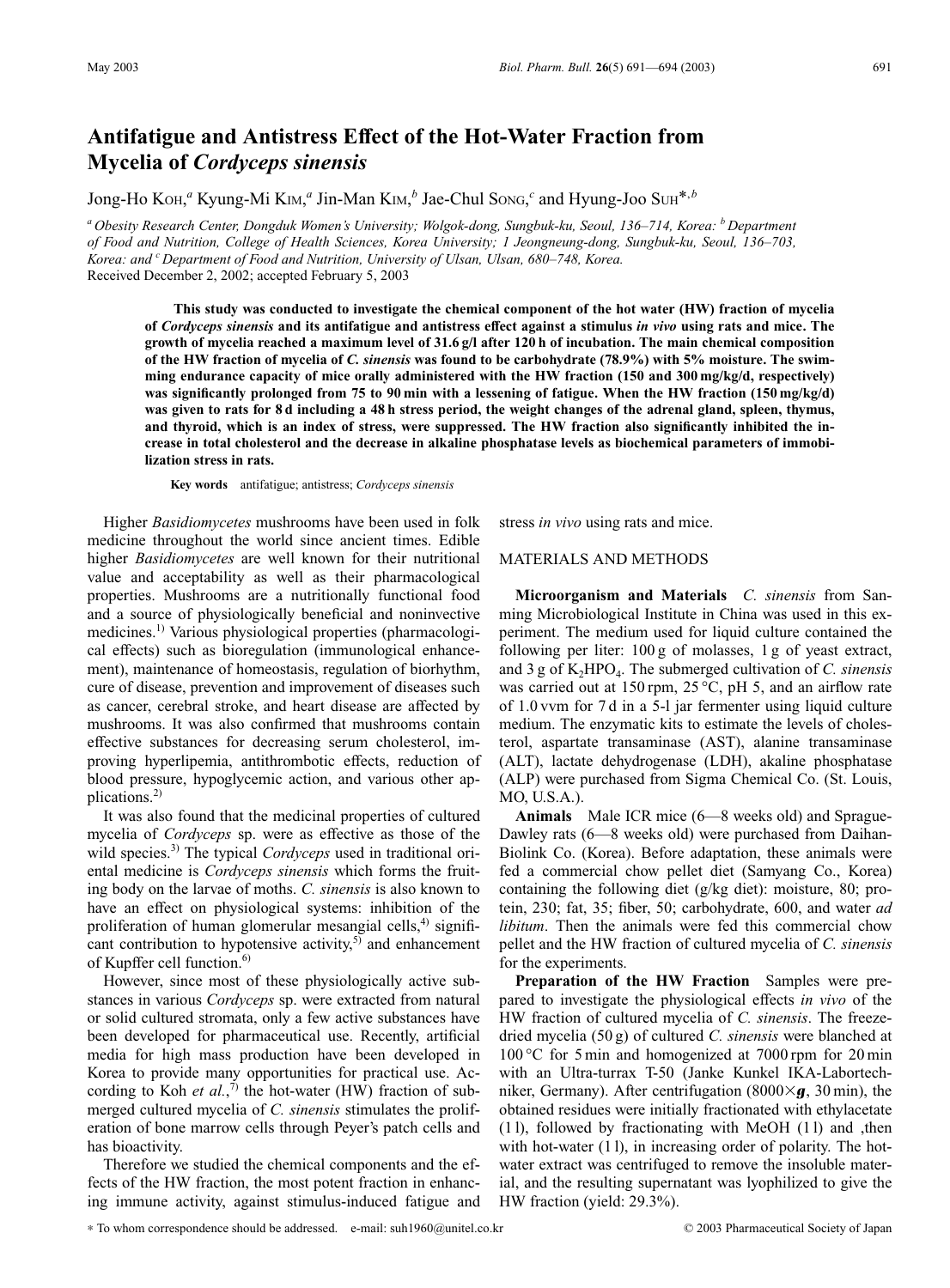**Antifatigue Assay** To determine antifatigue activity, the swimming capacity of male ICR mice was studied with an adjustable-current water pool. The details of this apparatus were reported by Matsumoto *et al.*<sup>8)</sup> and it was an acrylic plastic pool  $(90\times45\times45 \text{ cm})$  filled 35 cm deep with water maintained at 34 °C. The current in the pool was generated by circulating water with a pump, and the strength of the current was adjusted to 8 l/min with a water flow meter (type F45500, Blue White Co., Westminster, CA, U.S.A.). Mice were judged to be fatigued when they failed to rise to the water surface to breathe within a 7s period as the index of swimming capacity. Mice were fed the commercial chow pellet diet during the preliminary period. They were forced to swim for 30 min in the current with a flow rate of 6 l/min. On the last day of the preliminary period, the mice were subjected to exhaustion in a current strength of 8 l/min, and the swimming capacity was measured. Then those mice were divided into the control and sample groups with the same mean swimming capacity (6 mice/group). After an adaptation period, the mice groups were orally administered the HW fraction (150 and 300 mg/kg/d, respectively) or placebo solution (0.9% NaCl) once daily *via* a stomach tube during the experiment. Then the chronic swimming time was estimated as an index of antifatigue effect.

**Immobilization-Stress Assay** To investigate the antistress effects, male Sprague–Dawley rats (about 250 g) were fed the commercial pellet diet and water *ad libitum* for 8 d. The immobilized-stress technique was carried out by the modified method of Brekhman and Dardymov.<sup>9)</sup> The rats were then divided into three groups, nonstress control, stress control, and stress groups, with oral administration of the HW fraction (150 mg/kg/d) for 8 d (6 rats/group). The immobilized stress was given for the last 48 h of the experiment. Then each organ was weighed and whole blood was obtained by cardiac puncture after anesthetization with ether. To analyze biochemical parameters, blood serum was prepared by centrifugation at 3000 rpm and 4 °C for 10 min. The internal organs (liver, adrenal gland, spleen, thymus and thyroid) were immediately rinsed with ice-cold 0.9% NaCl solution, dried with paper towels, and weighed. Blood serum was prepared by centrifugation at  $250\times g$  and  $4^{\circ}$ C for 20 min. LDH, ALP, AST, ALT, and cholesterol levels of blood serum induced by stress were measured as stress indicators according to the methods of Jern *et al.*<sup>10</sup> and Hu *et al.*<sup>11</sup>)

**Analytical Methods** Samples collected at various intervals from the fermenter were centrifuged at  $10000 \times g$  for 20 min, and the supernatant was filtered through a membrane filter (0.45  $\mu$ m, Millipore). Then the culture filtrate was mixed with four times the volume of absolute ethanol, stirred vigorously, and stored overnight at 4 °C. The precipitated *exo*-biopolymer was centrifuged at  $10000 \times g$  for 20 min and the supernatant was discarded. The precipitate of *exo*biopolymer was lyophilized and the weight of the polymer was measured. The dry weight of the mycelial pellet was obtained by drying overnight at 70 °C.

**Statistical Analysis** All results are expressed as the mean $\pm$ S.E. Differences between the control and the treatments in experiments were tested for statistical significance using Duncan's multitest, values of  $p<0.1$  and  $p<0.05$  were considered to indicate statistical significance.



Fig. 1. Mycelial Growth of and *Exo*-Biopolymer Production by *C. sinensis* in a 5-l Fermenter

The submerged culture of *C. sinensis* was fermented at 150 rpm, 25 °C, pH 5 with an air flow rate of 1.0 vvm for 7 d.

## RESULTS AND DISCUSSION

**Mycelial Growth** Figure 1 shows the mycelial growth and *exo*-polymer production in the 5-l jar fermenter under optimal culture conditions. The growth of mycelia increased continuously as the fermentation time increased up to 120 h, but after that the growth began to decrease to 29.4 g/l after 144 h of fermentation. The *exo*-polymer concentration increased as the fermentation time increased and reached a maximum level of 15.27 g/l after 144 h of fermentation with corresponding depletion of the sugar concentration. The residual sugar concentration decreased during the entire period of the fermentation process. The initial pH value of the fermentation slowly increased from 4.8 to 6.2.

Lee *et al.*<sup>12)</sup> reported that maximum polysaccharide production and mycelial biomass of *Ganoderma lucidum* were 7.51 and 13.9 g/l, respectively. Kim *et al.*13) reported that maximum polysaccharide production and mycelial biomass of *Pleurotus linteus* were 3.5 and 14.2 g/l, respectively. Our results showed that the maximum polysaccharide production and mycelial biomass were 15.3 and 29.4 g/l, respectively. The mycelium was lyophilized for further studies.

The fermented mycelia of *C. sinensis* were composed of protein (9.2%), fat (7.1%), carbohydrate (67.1%), ash (3.6%) and moisture (10.4%). The HW fraction (14.7 g) was obtained from the freeze-dried mycelia (50 g) of *C. sinensis*. The general chemical composition of the HW fraction (14.7 g) from the dried mycelia (50 g) of fermented *C. sinensis* consisted of 78.9% carbohydrate, 11.8% protein, 1.9% lipid, and 2.4% ash with 5.0% moisture. The carbohydrate content is higher than the protein content of the fermented mycelia of *C. sinensis*, which is contrary to the natural fruiting body of *C. sinensis*. In the same species of the edible mushroom *Agrocybe cylindracea*, a carbohydrate content higher than the protein content of strain M, contrary to strain B, has been described.<sup>14)</sup>

The HW fraction was mainly composed of glucose, mannose, galactose, and a little amount of arabinose with a molar ratio of 1.0 : 0.8 : 0.5 : 0.1. Although the carbohydrate compo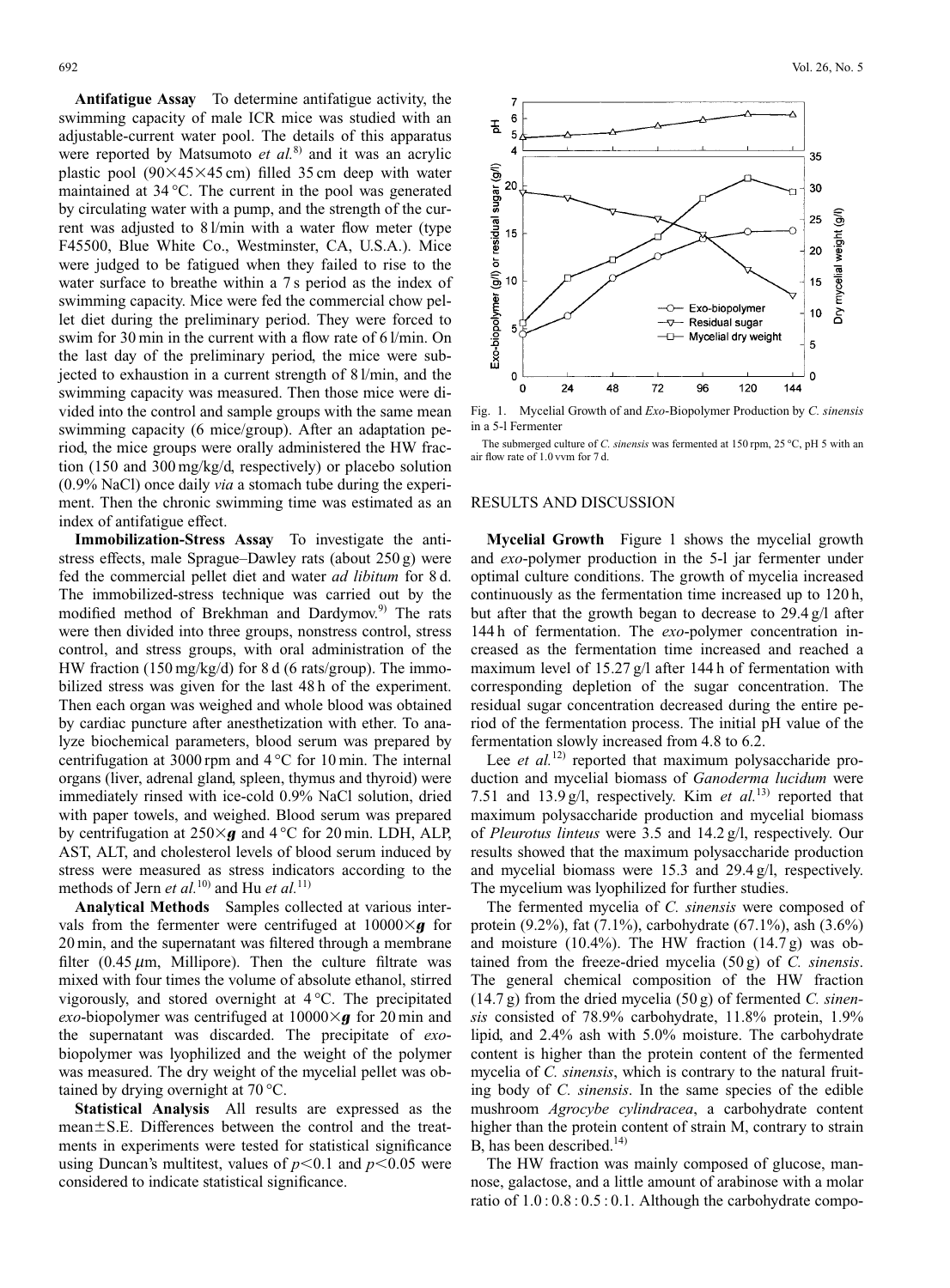sition of mycelia from submerged cultured *C. sinensis* is rarely known, the present result showed that HW consisted mainly of glucose, mannose and galactose.

**Antifatigue Activity** The antifatigue activity of the HW fraction was measured as the swimming endurance capacity of mice using an adjustable current swimming pool, which is a forced swimming apparatus for measuring maximal swimming time. The mice administered the HW fraction were divided into two test groups (HW fraction 150 and 300 mg/kg/d, respectively). The experiment was carried out with two test groups and one placebo group (0.9% NaCl) by measuring the swimming time to fatigue at a flow rate of 8 l/min. The swimming time of each test group (150 and 300 mg/kg/d, respectively) increased significantly  $(p<0.05)$  compared with that of the control group after 7 d (Fig. 2). It is suggested that the effect of the HW fraction on the recovery from exhaustion might be related to the resistance to stressinduced intensive exercise and enhanced immune system. Ahmad *et al.*<sup>15)</sup> reported that a germ-containing Unani formulation (a traditional medicine) had antistress activity against the physical stress of forced swimming, and Moriura *et al.*16) also reported that the ethanol extract of the dried whole body of *Agkistrodon blomhoffii* BOIE (a venomous snake, mamushi in Japanese) given orally (0.5 g/kg/d) for 3 successive days enhanced the swimming capacity of rats and prolonged the swimming time. Liang *et al.*17) reported that the oral administration  $(8 \frac{g}{kg/d})$  for 5 d of the water extract of dried *C. sinensis* (Berk.) Sacc. improved the swimming time of mice from 56 to 81 min.

From these results, the HW fraction of *C. sinensis* has an antifatigue effect and also prolongs the swimming time of



Fig. 2. Effect of the Orally Administered the Hot-Water (HW) Fraction of Cultured Mycelia of *Cordyceps sinensis* on the Swimming Time of Mice

Water was maintained at 34 °C, the current in the pool was generated by circulating water with a pump, and the strength of the current was adjusted to 8 l/min by controlling the voltage supplied to the pump and monitored with a water flow meter.  $* p<0.05$ , significance between the control and samples.

mice with less fatigue. These effects are related to the enhancement of the immunity.<sup>18)</sup>

**Immobilization-Stress Activity** Stress represents the reaction of the body to stimuli that disturb its normal physiological equilibrium or homeostasis, often with detrimental effects, and therefore the weight of internal organs related to the immune system is changed by immobilized stress.<sup>9,19)</sup> As shown in Table 1, the weight of the liver, spleen, thymus, and thyroid decreased, but that of the adrenal gland increased significantly  $(p<0.1)$  with the immobilization stress. Therefore it was assumed that the immobilized stress method used in this study was suitable. When the HW fraction (150 mg/kg/d) was given to the rats for 8 d, including the 48 h stress period, the HW fraction had a remarkable antistress effect as it suppressed the weight changes of the adrenal gland, thymus, and thyroid (Table 1).

As stress indicators, the serum levels of total cholesterol, LDH, ALP, AST, and ALT were measured according to the methods of Jern *et al.*,<sup>10</sup> Hu *et al.*,<sup>11</sup> and Bowers and Mc-Comb,<sup>20)</sup> and the results are shown in Table 2. Immobilization stress induced a marked increase in serum LDH, AST and total cholesterol levels, but the levels of total cholesterol and ALP recovered to those in the nonstress group with the oral administration of the HW fraction (150 mg/kg/d). These results are consistent with those of the antistress activity of ginseng, the oriental medicine (*Samul-tang*), and cholic acid derivatives in immobilized stress-induced rats.21,22) Hu *et*  $aL^{11}$  reported that repeated immobilization stress  $(2 h/d)$  for 60 d) resulted in a significant inhibition (25%) of body weight gain, a significant increase in adrenal gland weight, an increase in glucocorticoid receptor (GR) in the liver, thymus, and spleen, decreased plasma triacylglycerol levels, and increased lipid peroxidation in the liver and heart in a study using rats. However, the administration of 5 mg i.p. of dehy-

Table 2. Effect of the Orally Administered Hot-Water (HW) Fraction of Cultured Mycelia of *C. sinensis* on the Blood Biochemical Parameters of Immobilization Stress in Rats

| Blood biochemical<br>parameters                                                       | <b>Nonstress</b>                                                                            | Stress control                                                                                     | НW                                                                                                                  |
|---------------------------------------------------------------------------------------|---------------------------------------------------------------------------------------------|----------------------------------------------------------------------------------------------------|---------------------------------------------------------------------------------------------------------------------|
| AST (Karmen unit)<br>ALT (Karmen units)<br>$TC$ (mg/dl)<br>LDH (units)<br>ALP (units) | $149.3 \pm 16.4$<br>$50.4 \pm 5.9$<br>$86.5 \pm 5.9$<br>$942.6 \pm 285.4$<br>$53.3 \pm 1.8$ | $179.7 \pm 18.2$<br>$51.9 \pm 3.3$<br>$139.9 \pm 15.4*$<br>$1159.1 \pm 206.6$<br>$13.5 \pm 0.8$ ** | $196.3 \pm 20.7$<br>$47.5 \pm 5.8$<br>$90.1 \pm 6.7^{\dagger}$<br>$1082.6 \pm 343.5$<br>$21.9 \pm 1.8$ <sup>†</sup> |

Rats were orally administered with the HW fraction (150 mg/kg) for 8 consecutive days. Stress was induced by immobilization for 48 h before removal of internal organs. Data are expressed mean $\pm$ S.E. of 6 rats in each group.  $* p$ <0.1,  $* p$ <0.05, significantly different from nonstress control,  $\frac{1}{p}$  < 0.05, significantly different from stress control. AST, aspartate transaminase; ALT, alanine transaminase, TC, total cholesterol, LDH, lactate dehydrogenase; ALP, alkaline phosphatase.

Table 1. Effect of the Orally Administered Hot-Water Fraction (HW) of Cultured Mycelia of *C. sinensis* on Some Indices of Immobilization Stress in Rats

| Group            | Liver                       | Adrenal                  | Spleen<br>$(mg/100 g$ body weight) | Thymus                            | Thyroid                     |
|------------------|-----------------------------|--------------------------|------------------------------------|-----------------------------------|-----------------------------|
| <b>Nonstress</b> | $4389.8 \pm 108.1$          | $1582+075$               | $2946+129$                         | $282.4 + 129.5$                   | $5.94 \pm 0.81$             |
| Stress control   | $3516.6 \pm 142.9$ **       | $21.09 \pm 0.73**$       | $179.6 \pm 14.4**$                 | $169.1 \pm 16.4*$                 | $4.31 \pm 0.17*$            |
| HW fraction      | $3842.6 \pm 43.7^{\dagger}$ | $16.25 + 3.30^{\dagger}$ | $207.3 \pm 12.4$                   | $239.0 \pm 27.6^{\dagger\dagger}$ | $6.45 + 0.58$ <sup>††</sup> |

Rats were orally administered the HW fraction (150 mg/kg) for 8 consecutive days. Stress was induced by the immobilization for 48 h before the removal of internal organs. Data are express mean±S.E. of 6 rats in each group. \*  $p$ <0.1, \*\*  $p$ <0.05, significantly different from nonstress control,  $\uparrow p$ <0.1,  $\uparrow p$ <0.05, significantly different from stress control.